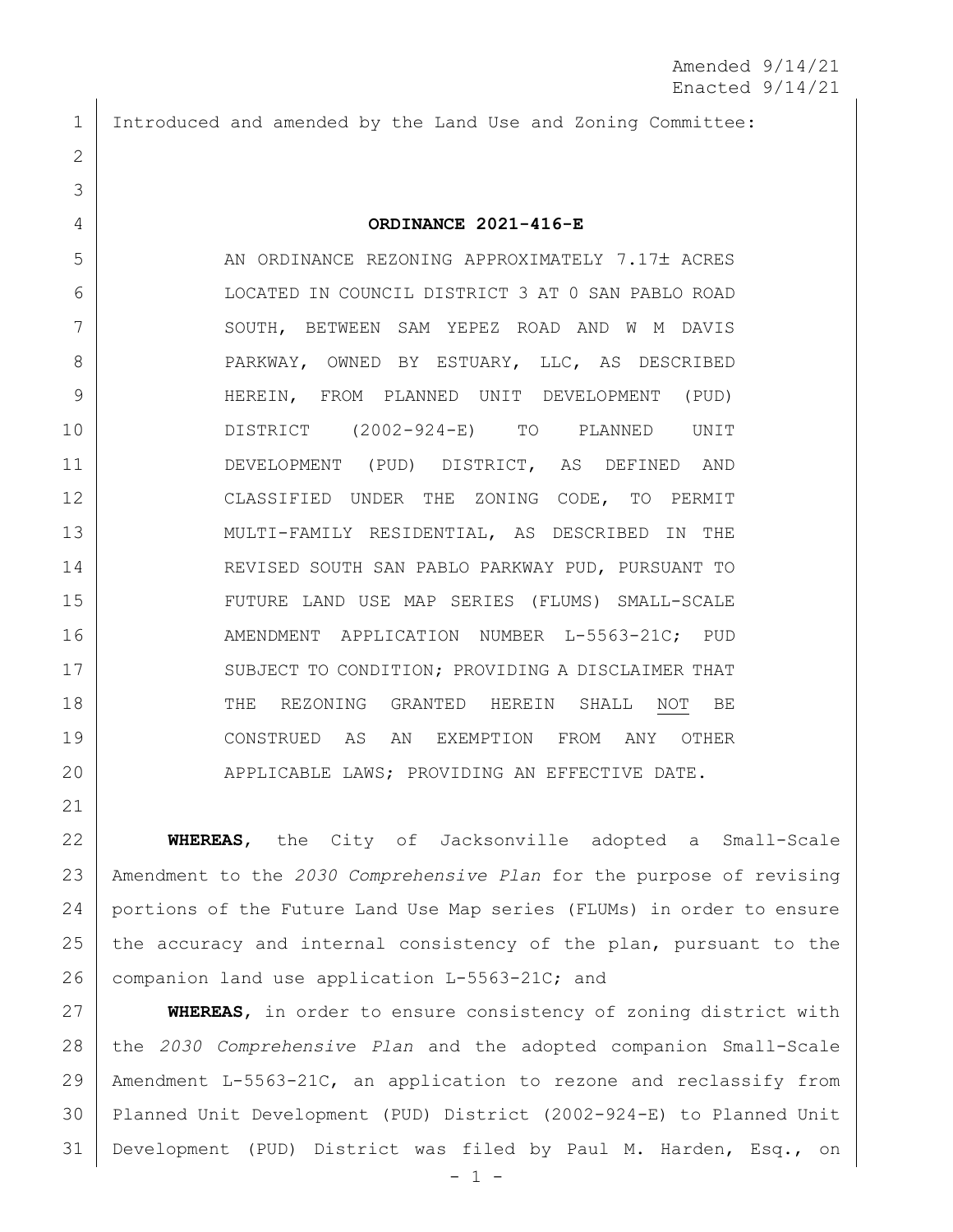Amended 9/14/21 Enacted 9/14/21

1 behalf of the owner of approximately 7.17 $\pm$  acres of certain real 2 | property in Council District 3, as more particularly described in 3 Section 1: and

 **WHEREAS**, the Planning and Development Department, in order to ensure consistency of this zoning district with the *2030 Comprehensive Plan*, has considered the rezoning and has rendered an advisory opinion; and

 **WHEREAS**, the Planning Commission has considered the application 9 and has rendered an advisory opinion; and

 **WHEREAS**, the Land Use and Zoning (LUZ) Committee, after due notice, held a public hearing and made its recommendation to the 12 Council; and

 **WHEREAS**, the City Council, after due notice, held a public 14 hearing, and taking into consideration the above recommendations as well as all oral and written comments received during the public hearings, the Council finds that such rezoning is consistent with the *2030 Comprehensive Plan* adopted under the comprehensive planning 18 ordinance for future development of the City of Jacksonville; and

 **WHEREAS**, the Council finds that the proposed PUD does not affect adversely the orderly development of the City as embodied in the *Zoning Code*; will not affect adversely the health and safety of residents in the area; will not be detrimental to the natural 23 environment or to the use or development of the adjacent properties in the general neighborhood; and the proposed PUD will accomplish the 25 | objectives and meet the standards of Section 656.340 (Planned Unit Development) of the *Zoning Code* of the City of Jacksonville; now, therefore

**BE IT ORDAINED** by the Council of the City of Jacksonville: **Section 1. Subject Property Location and Description.** The 30 | approximately 7.17 $\pm$  acres are located in Council District 3, at 0 San Pablo Road South, between Sam Yepez Road and W M Davis Parkway, as

 $- 2 -$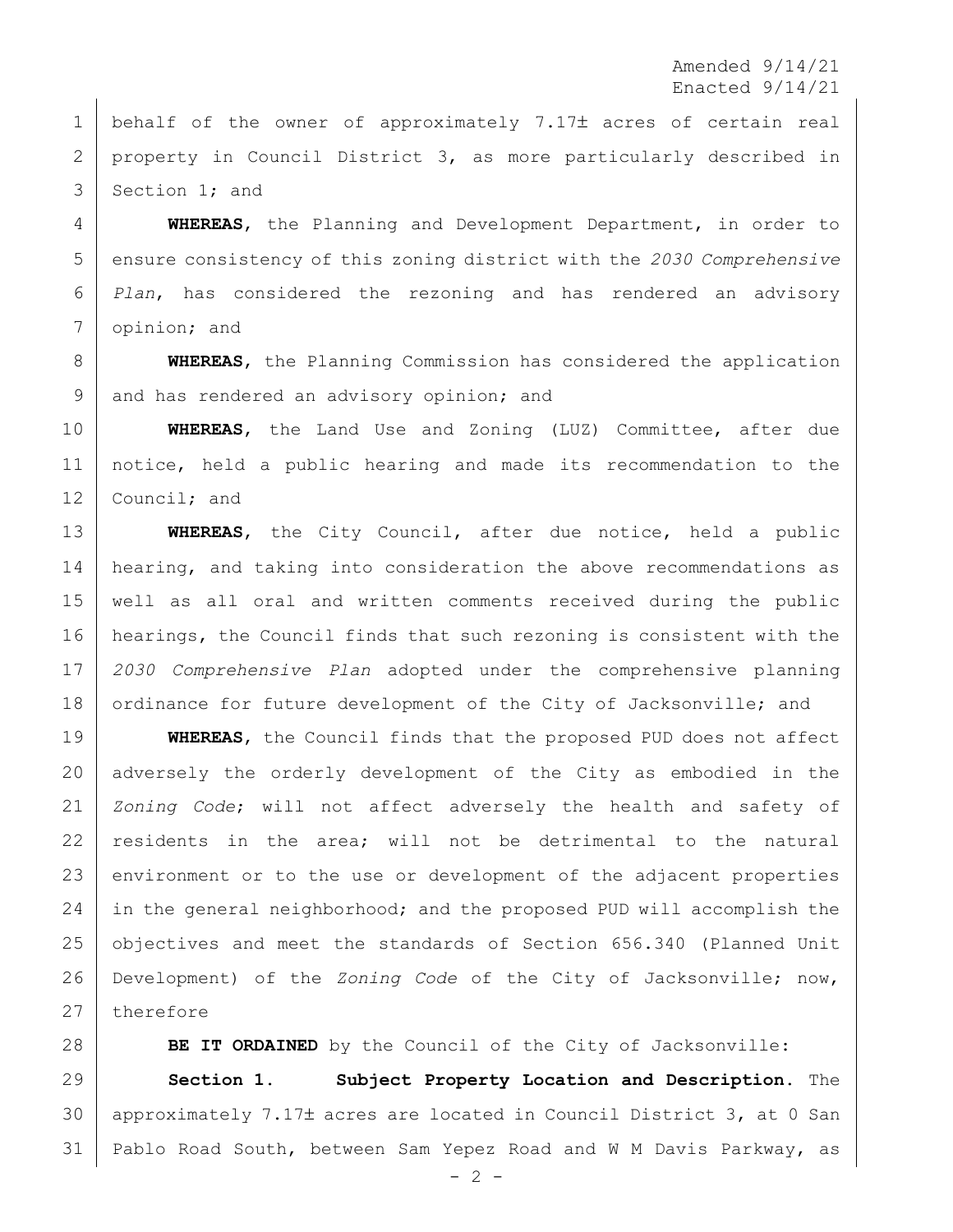Amended 9/14/21 Enacted 9/14/21

 more particularly described in **Exhibit 1**, dated April 15, 2021, and graphically depicted in **Exhibit 2**, both of which are **attached hereto** 3 and incorporated herein by this reference (the "Subject Property").

 **Section 2. Owner and Applicant Description.** The Subject 5 Property is owned by Estuary, LLC. The applicant is Paul M. Harden, Esq., 1431 Riverplace Boulevard, Suite 901, Jacksonville, Florida 32207; (904) 396-5731.

8 Section 3. **Property Rezoned.** The Subject Property, pursuant to adopted companion Small-Scale Amendment L-5563-21C, is hereby rezoned and reclassified from Planned Unit Development (PUD) District (2002-924-E) to Planned Unit Development (PUD) District. This new PUD district shall generally permit multi-family 13 residential, and is described, shown and subject to the following documents, **attached hereto**:

**Exhibit 1** – Legal Description dated April 15, 2021.

**Exhibit 2** – Subject Property Map (prepared by P&DD).

**Exhibit 3** – Written Description dated July 16, 2021.

**Exhibit 4** – Site Plan dated March 29, 2021.

 **Section 4. Rezoning Approved Subject to Condition.** This rezoning is approved subject to the following condition. Such condition controls over the Written Description and the Site Plan and 22 | may only be amended through a rezoning.

 (1) Pursuant to Policy 4.1.5 of the Transportation Element of the 2030 Comprehensive Plan, the applicant or its successor 25 | must provide for the convenient and safe access by, and securing of, bicycles on site.

 **Section 5. Contingency.** This rezoning shall not become effective until 31 days after adoption of the companion Small-Scale Amendment unless challenged by the state land planning agency; and further provided that if the companion Small-Scale Amendment is